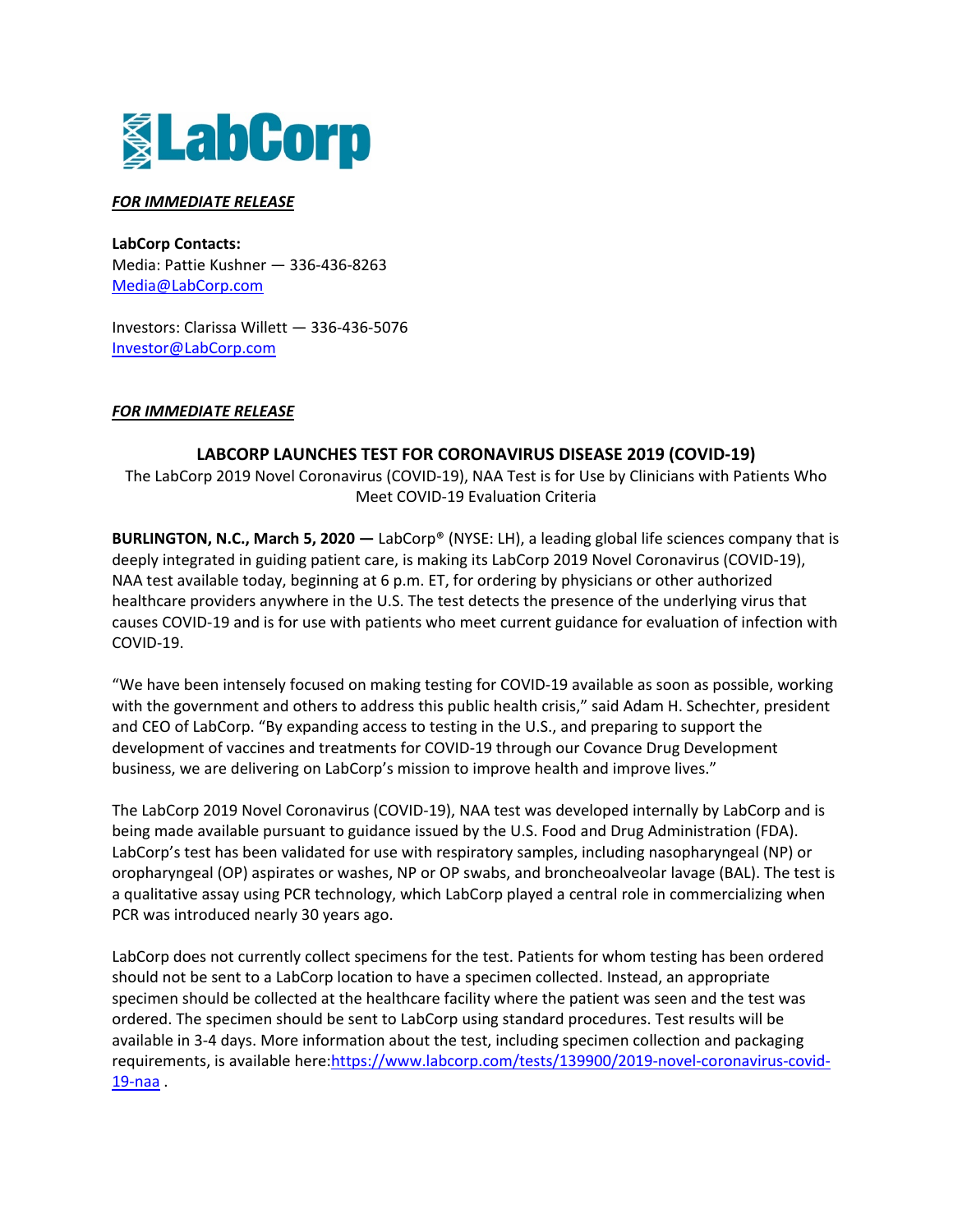"As COVID-19 continues to spread in the U.S., having high-quality, reliable, scalable laboratory tests available is a critically important part of the response," said Marcia Eisenberg, Ph.D., chief scientific officer for LabCorp Diagnostics. "Identifying people who are infected is necessary to make sure that patients receive the appropriate care, to better manage the use of healthcare resources, and to help contain the spread of the virus. We will continue to stay closely involved in the ongoing response, and we are prepared to expand our testing capacity to help meet demand."

The LabCorp 2019 Novel Coronavirus (COVID-19), NAA test is made available pursuant to "Immediately in Effect Guidance for Clinical Laboratories and Food and Drug Administration Staff[" issued](https://www.fda.gov/media/135659/download) by the FDA on February 29, 2020. Pursuant to the policy set forth in that guidance, LabCorp is certified to perform high-complexity testing under CLIA in compliance with CLIA requirements. The LabCorp 2019 Novel Coronavirus (COVID-19), NAA test has been developed and validated, and is being performed by LabCorp, but FDA's independent review of the validation is pending. LabCorp is pursuing an EUA for the test.

Yesterday, LabCorp joined with colleagues from the American Clinical Laboratory Association (ACLA) for a meeting with Vice President Pence and members of the White House's Coronavirus Task Force. As an industry, clinical labs have taken steps to meet the growing demand for national testing and are part of a newly-formed consortium working together with the Administration, the CDC and FDA as well as state and local public health labs, hospitals and academic medical centers.

In addition to its test for COVID-19, LabCorp is also able to perform the CDC 2019-nCoV Real-Time RT-PCR Diagnostic Panel if needed to meet testing demand. The CDC test is for the presumptive detection of 2019-nCoV RNA in upper and lower respiratory specimens (such as nasopharyngeal or oropharyngeal swabs, sputum, lower respiratory tract aspirates, bronchoalveolar lavage, and nasopharyngeal wash/aspirate or nasal aspirate), and other authorized specimens collected from individuals who meet CDC criteria for COVID-19 testing. The CDC test has not been FDA cleared or approved, has been authorized by FDA under an EUA for use by authorized laboratories, and has been authorized only for the detection of nucleic acid from 2019-nCoV, not for any other viruses or pathogens. The test is only authorized for the duration of the declaration that circumstances exist justifying the authorization of emergency use of in vitro diagnostic tests for detection and/or diagnosis of 2019-nCoV under Section 564(b)(1) of the Act, 21 U.S.C. § 360bbb-3(b)(1), unless the authorization is terminated or revoked sooner.

CDC guidance on the clinical and epidemiological criteria for COVID-19 infection risk is available here: [https://www.cdc.gov/coronavirus/2019-ncov/hcp/clinical-criteria.html.](https://www.cdc.gov/coronavirus/2019-ncov/hcp/clinical-criteria.html)

More information about LabCorp's response to COVID-19 is available at [https://www.labcorp.com/information-labcorp-about-coronavirus-disease-2019-covid-19.](https://www.labcorp.com/information-labcorp-about-coronavirus-disease-2019-covid-19)

# **About LabCorp**

LabCorp (NYSE: LH), an S&P 500 company, is a leading global life sciences company that is deeply integrated in guiding patient care, providing comprehensive clinical laboratory and end-to-end drug development services. With a mission to improve health and improve lives, LabCorp delivers world-class diagnostic solutions, brings innovative medicines to patients faster, and uses technology to improve the delivery of care. LabCorp reported revenue of more than \$11 billion in 2019. To learn more about LabCorp, visi[t www.LabCorp.com,](http://www.labcorp.com/) and to learn more about Covance Drug Development, visit [www.Covance.com.](http://www.covance.com/)